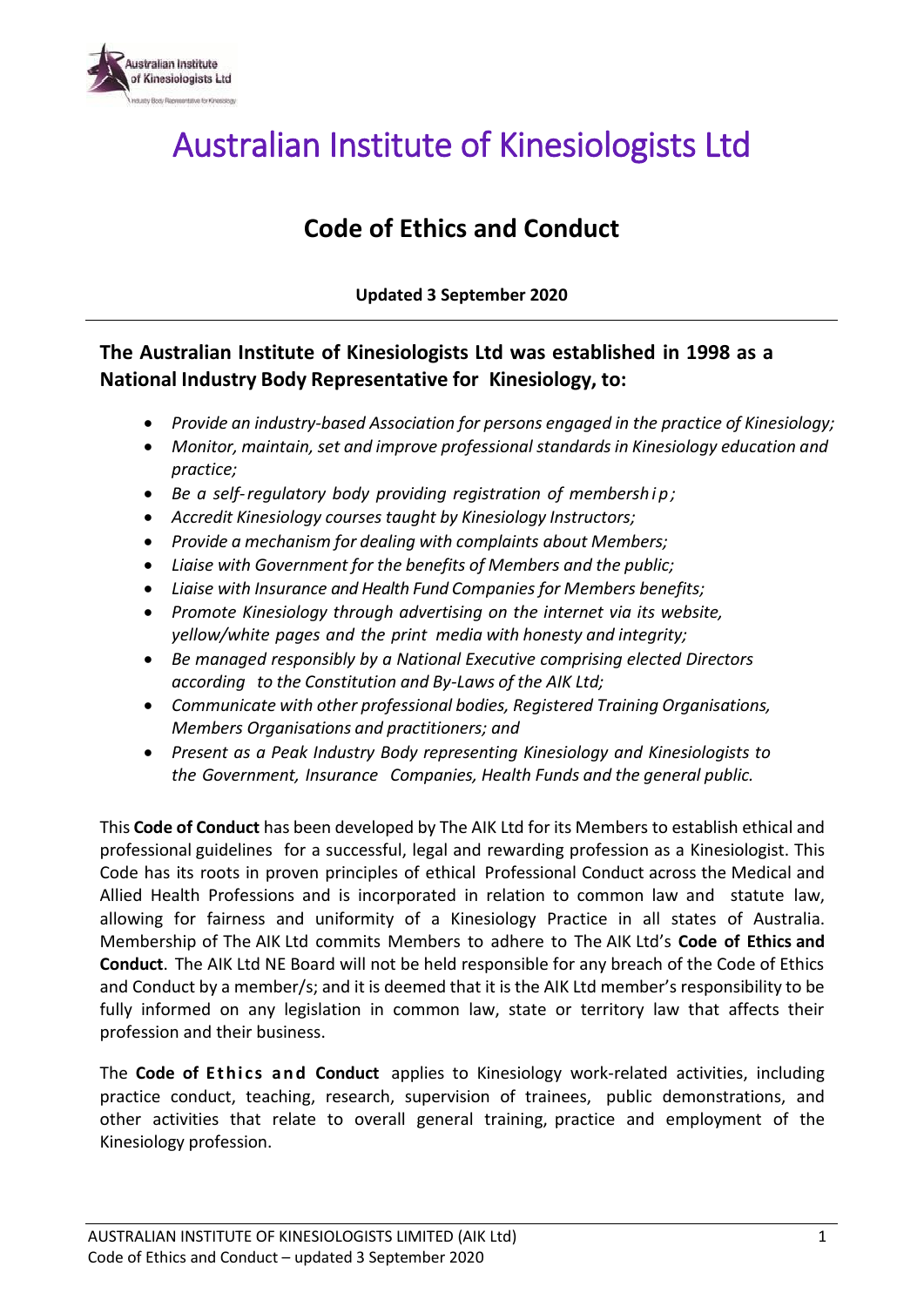

This **Code of Ethics and Conduct** must be read and understood in its entirety, then signed by the Memberforsuccessful Membership Application. A copy isto be kept on hand at alltimes. Should a Member breach any of these Principles and a complaint be made by a client/member of the public/other professional, the Member may be contacted by The AIK Ltd to give an explanation of the complaint. This may then proceed as per the Constitution / By-Laws for further investigation. The AIK Ltd will follow any common or state laws relative to the complaint of the member. If not resolved satisfactorily the Membership/Member may be censured or terminated.

#### **Equal Opportunities Policy Statement**

The AIK Ltd is committed to promoting Equality of Opportunity of access and participation for all its Membersin all of its structures and workings. The AIK Ltd has due regard for those groups of people who feel that they may have identifiable characteristics which may associate to visible and/or invisible barriers or restrictions which could make them feel inhibited or hesitant to joining and having full participation in The AIK Ltd. Barriers can include age, colour, creed, culture, disability, education, ethnicity, gender, information, knowledge, mobility, money, nationality, race, religion, sexual orientation, social class and status.

The work of The AIK Ltd aims to reflect this commitment in all areas including services to Members, employer responsibilities, the recruitment of and working with volunteers, setting, assessing, monitoring and evaluating standards and the implementation of the complaints procedures. This is particularly important as The AIK Ltd is the voice of Kinesiology in Australia. The guiding function of The AIK Ltd will be in The AIK Ltd Constitution and the By-Laws. The AIK Ltd will promote and encourage commitment to Equality of Opportunity by its Members.

#### **Ethical Principles**

The helping relationship constitutes the effective and appropriate use of the practitioner's skills that are for the benefit and safety of the client in his or her circumstances. Therefore, as Members/Kinesiologists, regardless of level of Membership of The AIK Ltd, we will offer a nonjudgmental, professional service, free from discrimination, honoring the individuality of the client.

#### **Definition**

**A client:** A person or persons who agrees to pay for a Kinesiology treatment or session with a qualified Kinesiologist, regardless of place or time.

#### **As Kinesiology Practitioners we will:**

- Conduct ourselves ethically and professionally at all times;
- Render our professional services in accordance with holistic principles for the benefit and wellbeing of clients;
- Do no harm to client in accordance with the Hippocratic Oath;
- Ensure client understands the purpose, process and boundaries of the Kinesiology relationship;
- Not offer or state that as a Kinesiologist you can cure or heal your client;
- Not challenge or object a client's decision for any other medical treatment;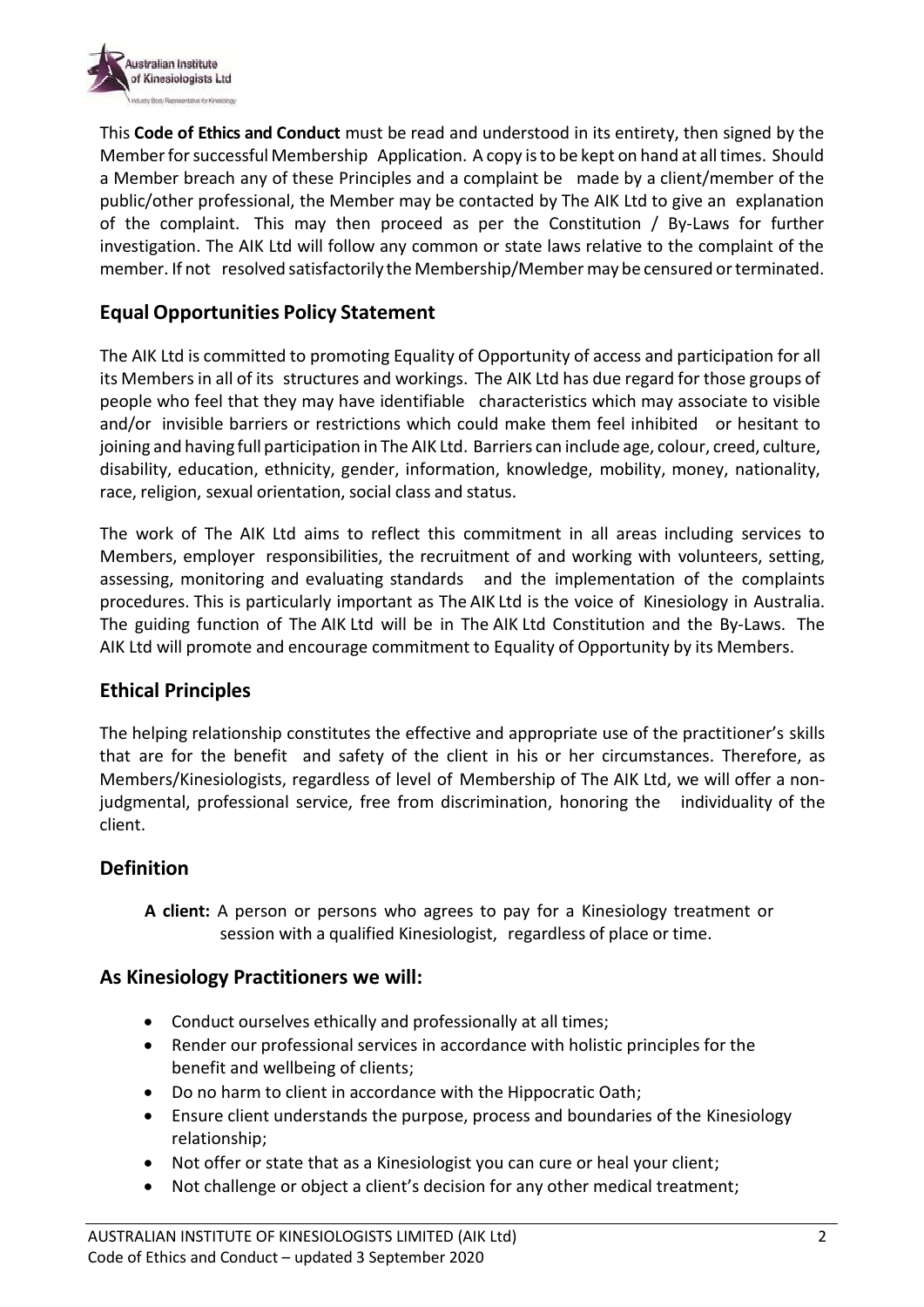

- Offer a promise of confidentiality and explain the limits of duty of care;
- For the purpose of advocacy, receive written permission from the client before divulging any information or contacting other parties e.g. inter-professional relationship/referral;
- Respect an individual's autonomy, needs, values, culture and vulnerability in the provision of Kinesiology treatment;
- Not make claims to cure certain serious illness;
- Accept the rights of individuals and encourage them to make informed choices in relation to their healthcare, and support clients in their search for solutions to their health problems;
- Recognise our limitations and the competence of other healthcare professionals, and when appropriate, recommend that additional opinions and services be sought;
- Treat all Clients with respect, and not engage in any form of exploitation for personal advantage whether financial, physical, sexual, emotional, religious or for any other reason;
- Have a commitment to continuing professional education to maintain and improve our professional knowledge and accountability, skills and attitudes through Continuing Professional Education, be it courses, seminars, conferences, books or further clinical training updates;
- Not act as or practice legal counsel on behalf of or to a client when practicing as a Kinesiologist or act as an agent for a client;
- Not initiate, develop or pursue a relationship, be it sexual or non-sexual, with past or current clients, within three (3) years of the last Kinesiology session;
- Consider the need for professional indemnity insurance and when appropriate take out and maintain adequate cover;
- Display qualifications of relevance for the viewing of the client to validate what service is being offered; and
- Be committed to these ethics, and recognise that procedures for withdrawal of Membership will be implemented for breaches.

#### **Duty of Care**

- The highest level of professional and ethical care shall be given to clients at all times.
- The practitioner will exercise utmost care to avoid unconscionable behaviour.
- The client has the right to receive treatment that is provided with skill, competence, diligence and care that a reasonable person would expect from a Kinesiologist and to exercise all reasonable care in ensuring that no harm comes to a client.
- In the exercise of care of the client, the practitioner shall not misrepresent or misuse their skill, ability or qualification.
- Kinesiologists must take all reasonable steps to ensure that the client does not suffer physical, emotional or psychological harm during a Kinesiology session.
- Ensure room is well lit, ventilated and have a comfortable temperature and seating, with easy exit and comfortable working space between client and practitioner.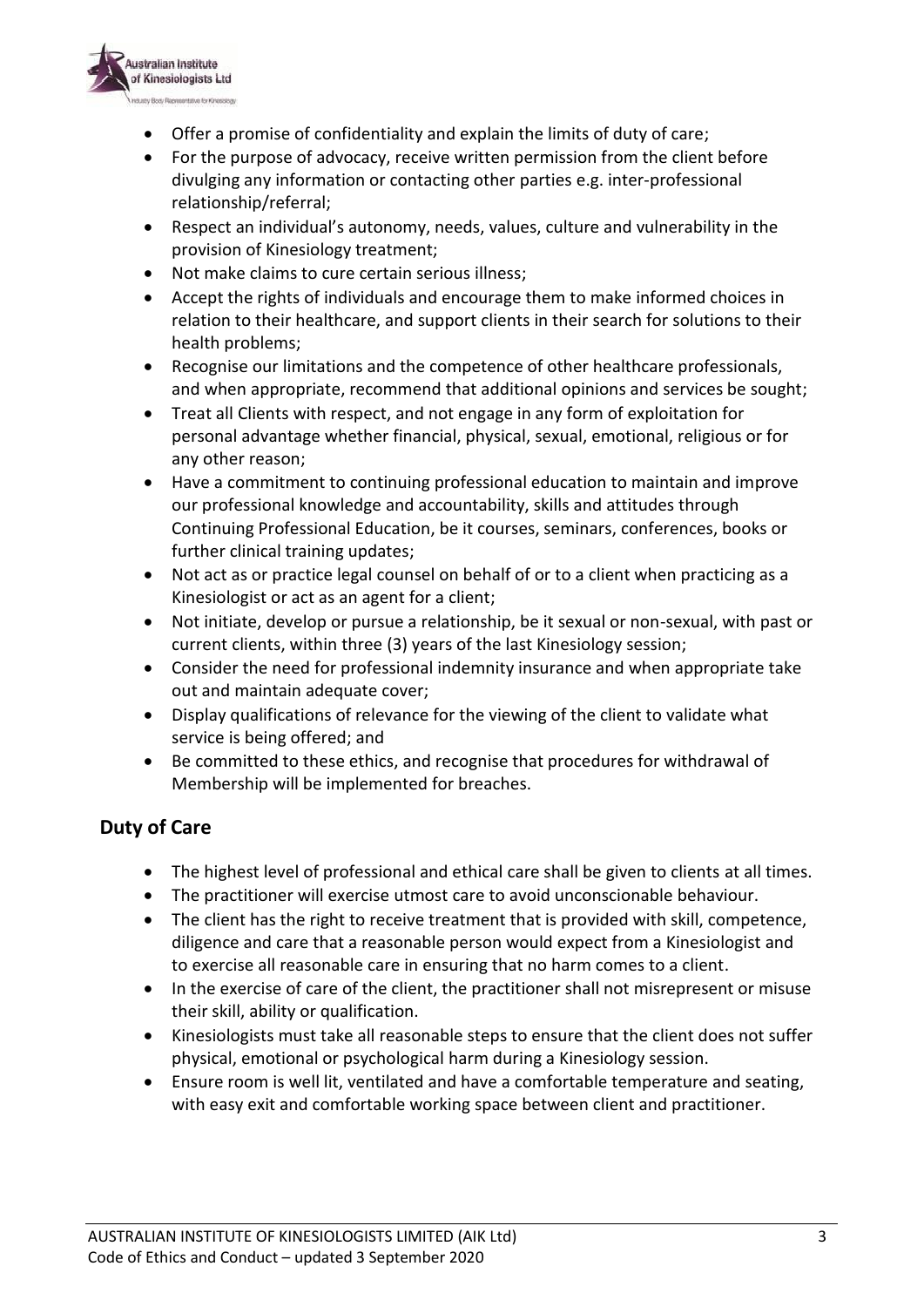

#### **Professional Conduct of a Kinesiologist**

As Kinesiologists we must always remember that the client is placing all their trust in you the practitioner and you have a responsibility to honour that in all aspects of the treatment. This **Code of Ethics and Conduct** applies these values and ethical principles outlined here to more specific situations which may arise in the practice of Kinesiology. No clause or section should be read in isolation from the rest of The AIK Ltd Constitution and By-Laws. The AIK Ltd member would include in their business information e.g. Consultation Form, the option for a client to be able to make a complaint or inquiry to the Health Care Complaints Commission with the contact details of the state they operate a business within.

The **Code** will assist you to work with integrity in this relationship if followed closely in all aspects.

- The practitioner-client relationship is the foremost ethical concern, and ultimately, what is best for the client, not the practitioner, must be recognised and honoured.
- The practitioner must have achieved a level of recognised competency before commencing a Kinesiology session for payment.
- Competence includes being able to recognise when it is appropriate to refer a client elsewhere.
- The practitioner is responsible for working in ways that respect and promote the client's ability to make decisions in light of his/her own beliefs, values and context.
- The practitioner shall not discriminate on the basis of race, age, religion, gender, ethnicity, sexual preference, political views, medical condition, and socioeconomic status, culture, and marital status, physical or mental disability.
- The practitioner is responsible for ensuring that any problems with mutual comprehension due to language, cultural differences or for any other reason are addressed at an early stage. Use of an interpreter needs to be carefully considered at the outset of the Kinesiology consultation. Suggest the client brings a friend with them.
- The practitioner must behave with courtesy, respect, dignity and discretion towards the patient, at all times respecting the diversity of individuals and honouring the trust in the therapeutic relationship.
- The practitioner has a responsibility to consider and address their own prejudices and stereotyping attitudes and behaviour and particularly to consider ways in which these may be affecting the Kinesiology consultation.
- The practitioner must not humiliate nor abuse a client under any circumstances.
- If necessary the practitioner will notify the client that the consultation has ended and request that the client vacate the premises if necessary.
- The practitioner should not induce a client into believing that the service being offered will address the needs of the client, when the expected outcome cannot be substantiated or the provision of the service is unnecessary.
- The practitioner must dress in appropriate attire and maintain a high level of personal hygiene in a clinical situation with the client.
- The practitioner must not smoke in the presence of a client in a professional clinical session.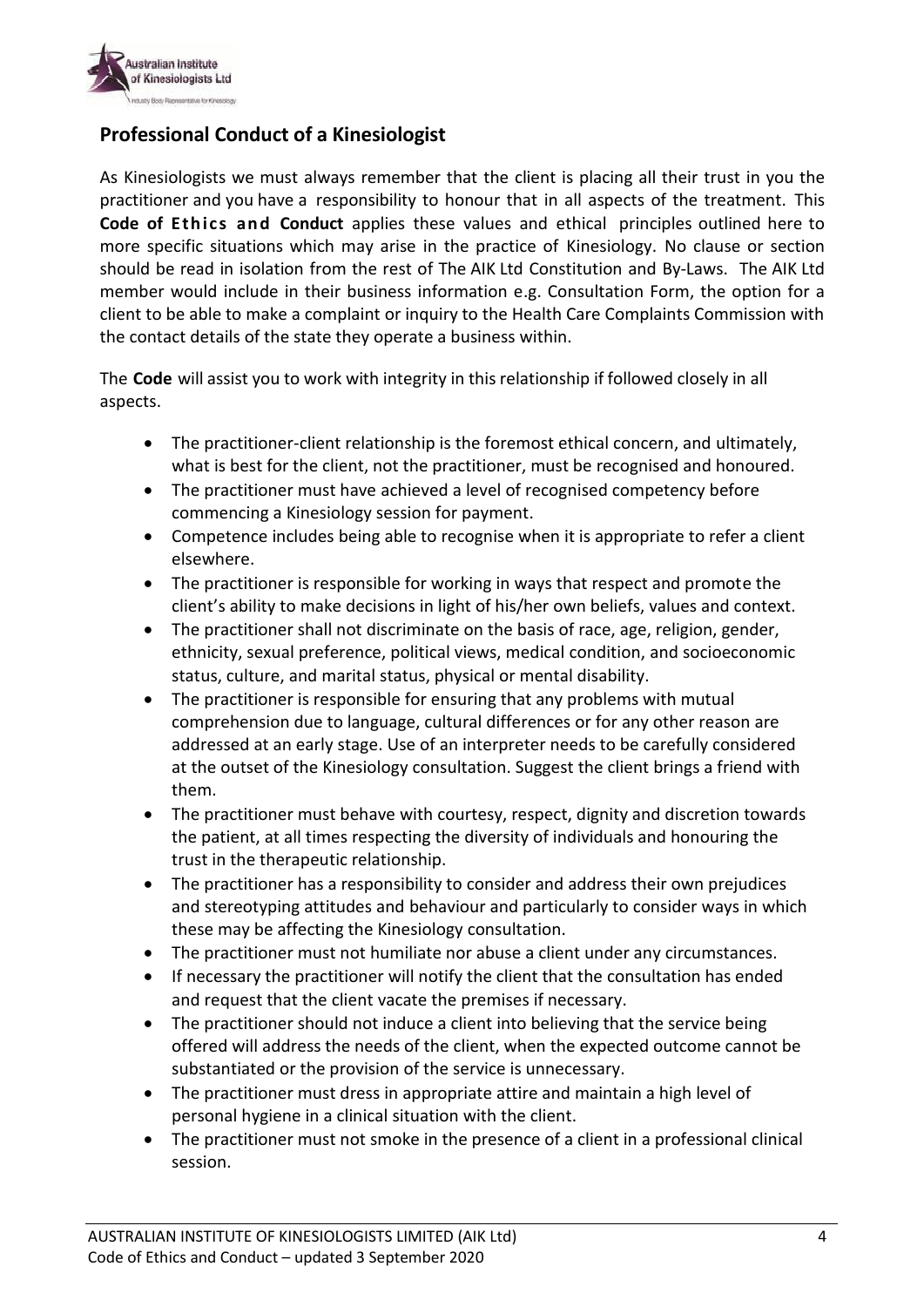

- Practitioner members shall adhere to all the requirements of this **Code of Ethics and Conduct** whilst also adhering to the laws of the State or Territory in which they operate (including all relevant statute, common law and other codes where applicable).
- The practitioner must obtain a Working with Children Check from the regulatory body when working with children. This must be visible for all clients to see in the Kinesiologists clinic.
- If working with children under the age of consent a parent, guardian or adult should always be present during a consultation and therapy to prevent any claims against you.
- The practitioner shall not denigrate other Members of the Kinesiology profession.
- The practitioner shall not denigrate other members of allied healthcare professions.
- The practitioner shall not engage in activity, whether written or verbal, that will reflect improperly on the Kinesiology profession or The AIK Ltd.
- In the conveying of scientific or empirical knowledge to a patient, the practitioner shall act responsibility and ensure that all claims can be substantiated and are within the competence of the practitioner. The practitioner shall also refrain from the giving of any personal opinions and if personal opinion is given, the client shall be advised as such.
- In the clinical setting, the practitioner shall not be under the influence of any substance capable of impairing professional judgment, whether drugs, alcohol or medication.
- The practitioner shall be responsible for the actions of all persons under their employ, whether under contract or not.
- The products and medical devices used by the practitioner must be in accordance with Therapeutic Goods Law.
- The practitioner should ask the client about other therapies that are being undertaken in relation to the reason for the consultation, to prevent clashes of treatment which may be conflicting.
- The practitioner should assist the client find another healthcare professional if required.
- Should a conflict of interest or bias arise, the practitioner shall declare it to the client, whether the conflict or bias is actual or potential, financial or personal.
- Audio-visual/online consultations are permitted without having an initial face to face consult.

In this case, the practitioner is to discuss the appropriateness of this with their client. If this is not deemed to be appropriate by either practitioner or client, the practitioner is to conduct or refer the client for a face to face consultation.

- The AIK Ltd member must adhere to continuous professional development or continuous professional education to maintain their health practitioner recognition.
- The fee for service and products charged by the practitioner must be reasonable, avoiding any excess or exploitation.
- All appointments by the client should be kept in records, e.g., an appointment book and client should be made aware of this fact.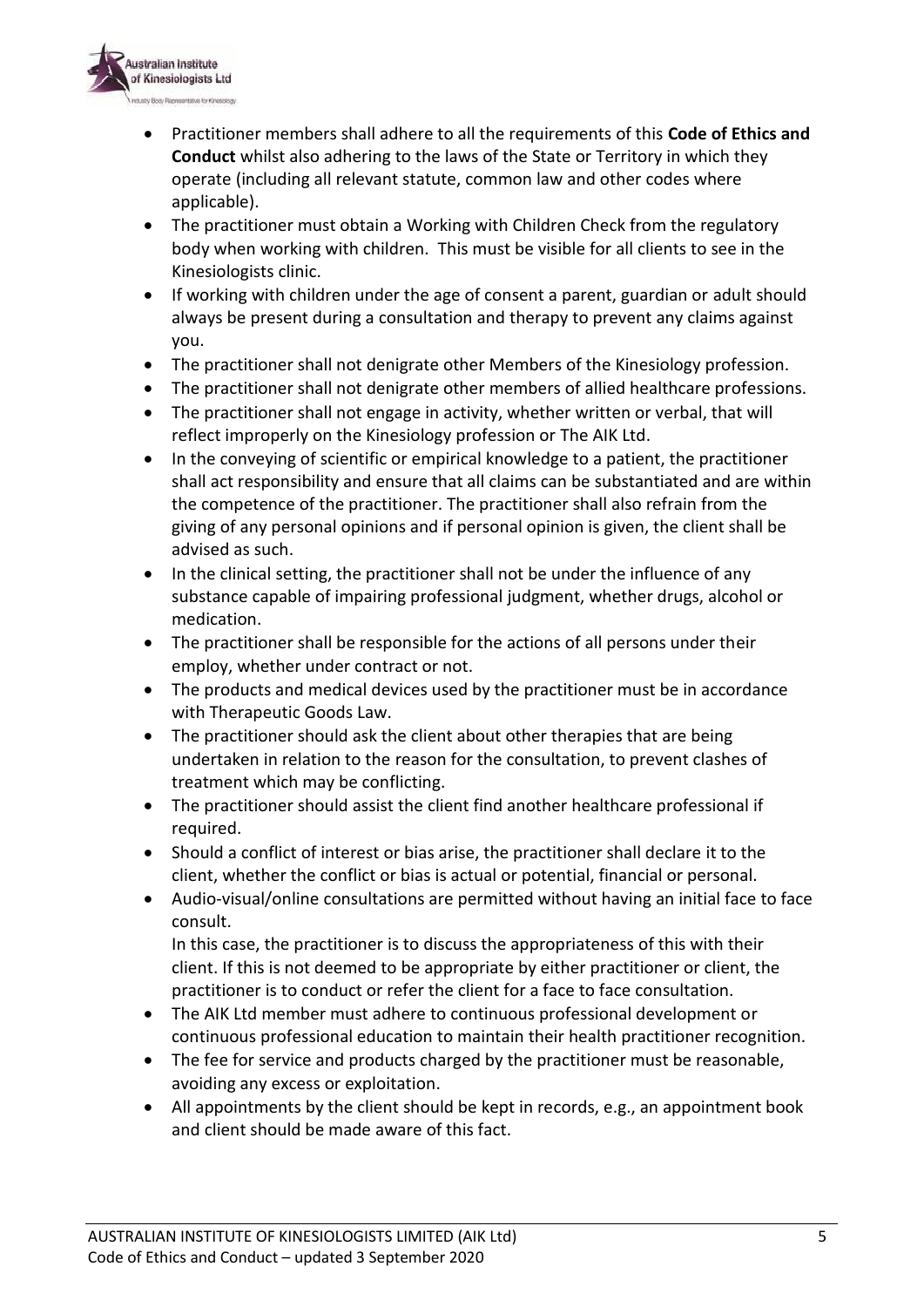

- The practitioner will be clear to the client about fees being charged, services offered, arrangements for payment of fees and products, cancellation of appointments and other significant matters. The communication of essential terms and any negotiations should be concluded by having reached a clear agreement before the client incurs any commitment or liability of any kind.
- Under no circumstances may a student, staff member or another practitioner use someone else's Membership number or tax invoice book for purposes of issuing a health fund rebate tax invoice. The Member is responsible for the issue of their tax invoices.
- For complaints and conflicts between Kinesiology Practitioners; a Formal Disciplinary and Complaints Procedure is to be followed in writing to The AIK Ltd National Executive; as per the Constitution, By-Laws, Common Law and State and Territory Law.

#### **Professional Boundary**

- The AIK Ltd member who has been diagnosed with a medical condition that can be passed on to a client/s must ensure that he or she practices in a manner that does not put clients at risk.
- The practitioner will not enter into an intimate or sexual relationship with a client.
- The practitioner will not engage in contact or gestures of a sexual nature to a client.
- The client will never be required to be naked for any Kinesiology therapy; however minimal removal of clothing may be required from time to time as the Kinesiology modality may require.
- Mammary glands and genitalia of a client will not be touched or massaged and only professional techniques applied to surrounding tissue as relevant to the Kinesiology training for the modality practiced.
- The practitioner must not under any circumstances conduct any internal examination of a client, excluding (mouth).
- The practitioner must not under any circumstances conduct any therapy in or around any body orifices, excluding (mouth).
- Any approaches of a sexual nature by a patient must be declined and a note made in the client's record. The Kinesiologist should inform the client that it is now inappropriate for a professional relationship; therefore the Kinesiologist would make an inter-professional referral for the client to ensure they have support.
- The AIK Ltd member must not attempt to dissuade clients from seeking or continuing with treatment by a registered medical practitioner.
- The AIK Ltd member must not practice while suffering from a physical or mental impairment, disability, condition or disorder (including an addiction to alcohol or a drug, whether or not prescribed) that detrimentally affects, or is likely to detrimentally affect, his or her ability to practice or that places clients at risk of harm.

#### **Personal Information and Confidentiality**

 The practitioner will consult a client in a private setting unless the client gives permission otherwise.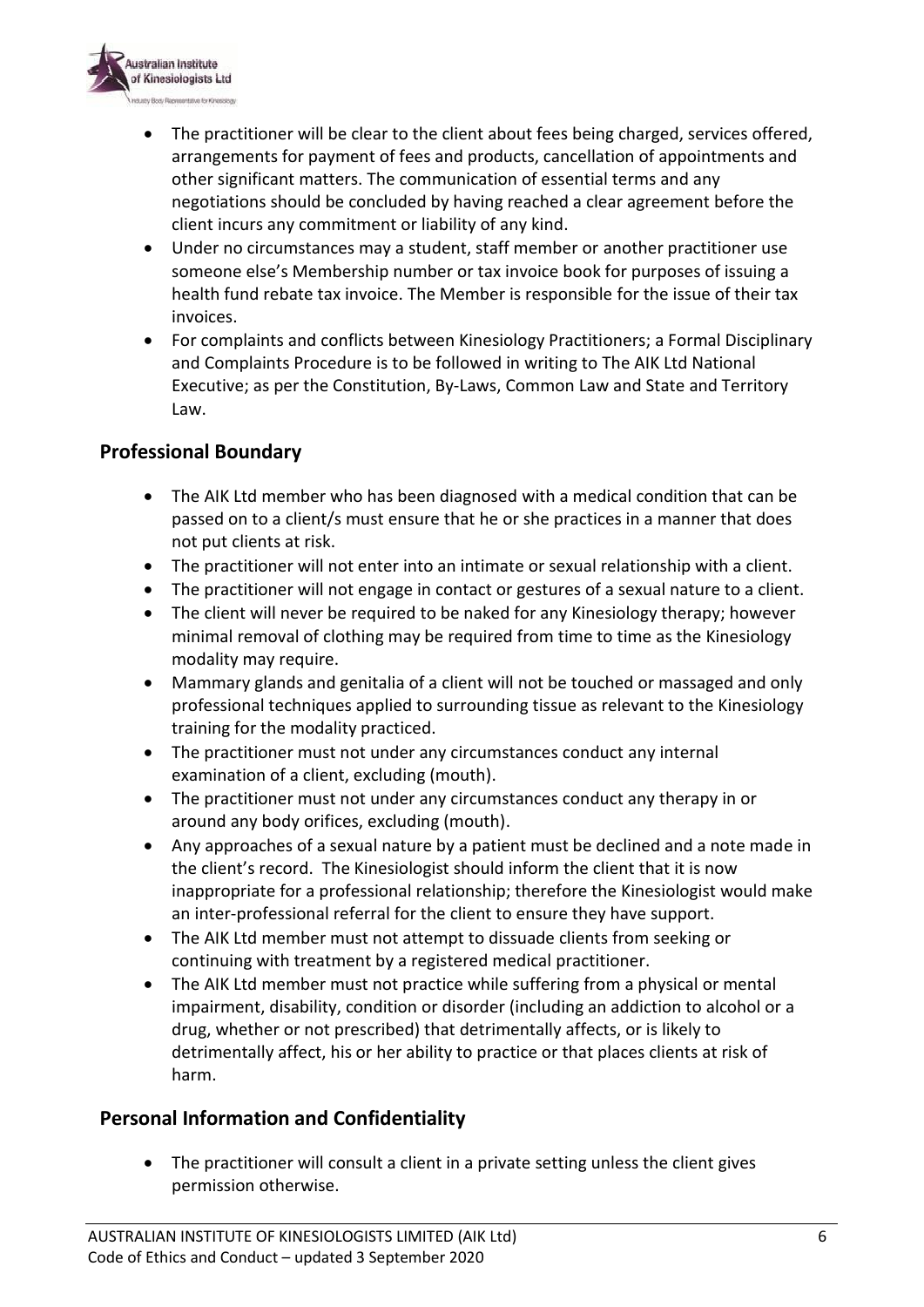

- The session must not be overheard, recorded or observed by anyone (except in the case of children) other than with informed consent by the client.
- The practitioner will abide by the requirements of State, Territory and Federal privacy and client record law.
- The practitioner shall honour the information given by a client in the therapeutic relationship.
- The practitioner shall ensure that there will be no wrongful disclosure, either directly or indirectly, of a client's personal information.
- Client records must be securely stored, archived, passed on or disposed of in accordance with State, Territory and Federal client record law.
- Appropriate measures shall be in place to ensure that client information provided by facsimile, email, mobile telephone or other media shall be secure.
- The client has a right to be informed as to their treatment plan and products, and access to their information as far as the law permits.
- The practitioner must act with due care and obtain consent when conveying a client's information to another healthcare professional.
- Exceptional circumstances may arise which give the practitioner good grounds for believing that serious harm may occur to the client or to other people. In such circumstances the client's consent to make a change in the agreement about confidentially should be sought whenever possible unless there are also good grounds for believing the client is no longer willing or able to take responsibility for his/her actions. Referral to a Medical Practitioner or other authority may be required for the sake of all concerned. A note in the client's file should be made for the record and a copy of the correspondence sent by the Kinesiologist should be placed on the client's file.
- When case studies are used for reports/seminars/lectures or publications the client's informed consent must be obtained wherever possible and their identity must be effectively disguised.
- Client records must be properly maintained with adequate information of a professional standard.

#### **Advertisements about Kinesiology, whether printed or electronic, must not:**

The following standards of ethics refer explicitly to publicity, advertising and literature for Members of AIK Ltd. These guidelines for advertising of Kinesiology have been developed by the AIK Ltd NE Board in accordance as introduced in each State and Territory:

States that a practitioner must not advertise a health service or business that provides a health service, in a way that:

- a) Is false, misleading or deceptive or is likely to be misleading or;
- b) Offers a gift, discount, or other inducement to attract a person to use the service or the business, unless the advertisement also sets out the terms and conditions of the offer; or
- c) That uses testimonials or purported testimonials about the service or business; or
- d) Creates an unreasonable expectation of beneficial treatment; or
- e) Directly or indirectly encourages the indiscriminate or unnecessary use of health services.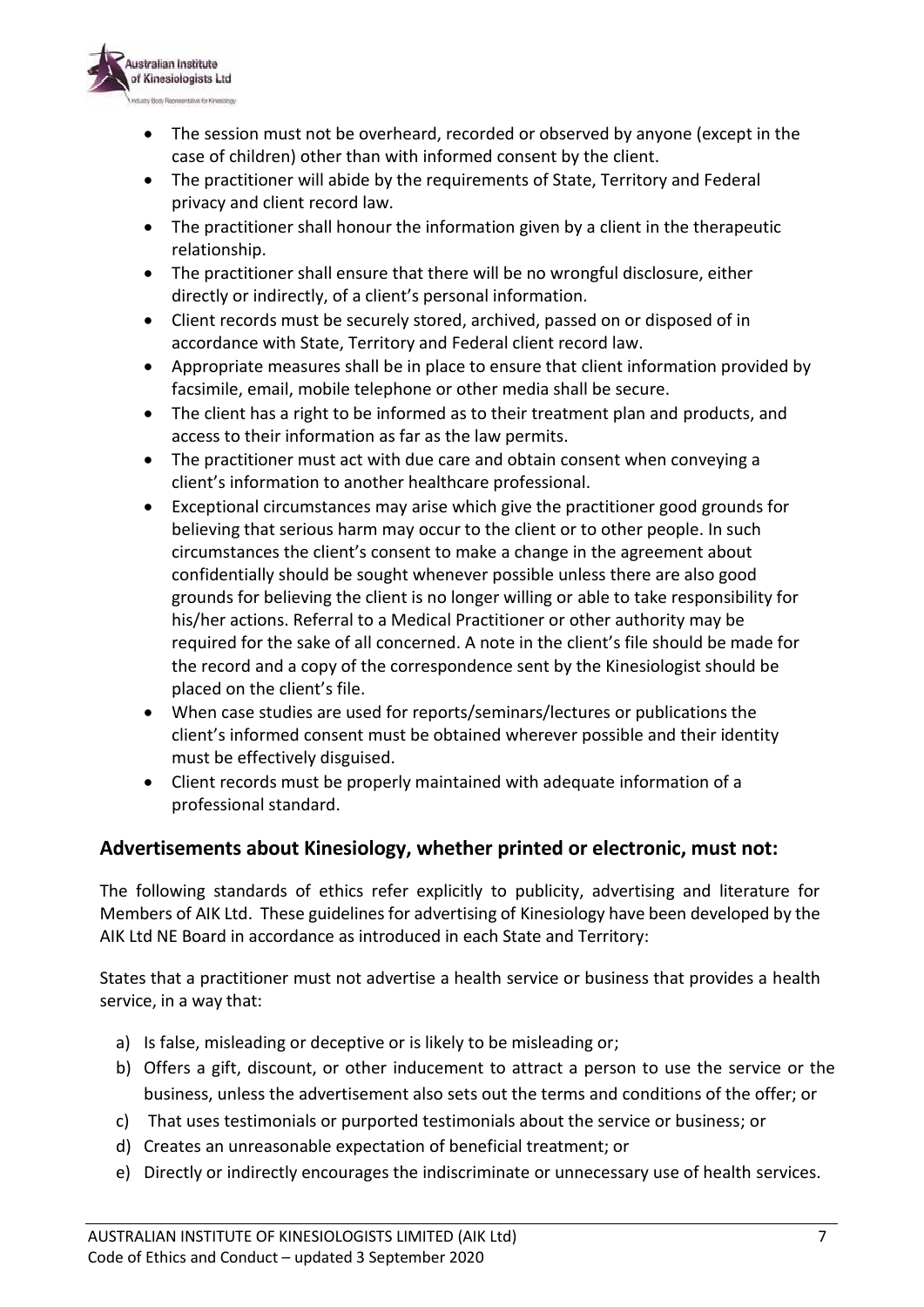

The AIK Ltd encourages the member to be fully informed on all legislation and government bodies pertaining to their professional business; such as common law plus state and territory law of Fair Trading and the Australian Competition and Consumer Commission (ACCC).

The AIK Ltd NE Board will not be held responsible for the member's lack of knowledge or not abiding by these legislative acts. A Member is responsible for the style and contents of all advertising material associated to their professional business and their services. A Member cannot delegate accountability for ensuring the accuracy of advertising and compliance with these guidelines to another person or agency.

#### **Member's obligations**

- Advertising is to be truthful and must be in accord with the ethics and spirit of the AIK Ltd.
- Misleading statements or exaggerations must not be used to attract clients.
- Advertising is not to compare one Member with another Member and is not to compare one technique with another technique or qualification of one to the other.
- A Member shall be conscientious in enlightening the public regarding the benefits of therapies approved by the Association, remembering that quality of service shall be a measure of the standing of the profession as a whole.
- A Member should always consider their professional ethical obligations and their legal obligations when advertising services.
- A member needs to be aware that a client of Kinesiology services may not be aware or in the position to judge the merits of advertised services and products, and that they are more likely to hold a Kinesiology Practitioner as a health provider, in some esteem making them more vulnerable to believing the advertising claims. A member should not advertise in a manner that could be considered as attempting to profit from or take advantage of limited client understanding of any professional service.
- A member is obligated to advertise their **membership level** with their association membership i.e. Members name, Member of AIK Ltd (Membership Level), Logo – with no added additions within or around the AIK Ltd emblem will be permitted); if the Member wishes they can list their AIK Ltd membership number.
- Members are encouraged to place advertisements in the professional sections specific to the advertising medium ship they wish to use.
- A member is to advertise their name, address, qualifications, contact details (telephone numbers, email address, website address), AIK Ltd Membership and their Membership Level and is entitled to use the AIK Ltd logo (no additions within or around the AIK Ltd Logo/emblem will be permitted).
- A Member must state clearly their professional qualifications. A member who does not hold specialist qualifications recognised by the association or the government, or an endorsement recognised by another recognised association must not claim or hold himself or herself out to be a specialist, either explicitly or by implication, or attempt to convey that perception to the public.
- A Member must be able to substantiate any claims made in advertising material, particularly in relation to outcomes of treatment, whether implied or explicitly stated.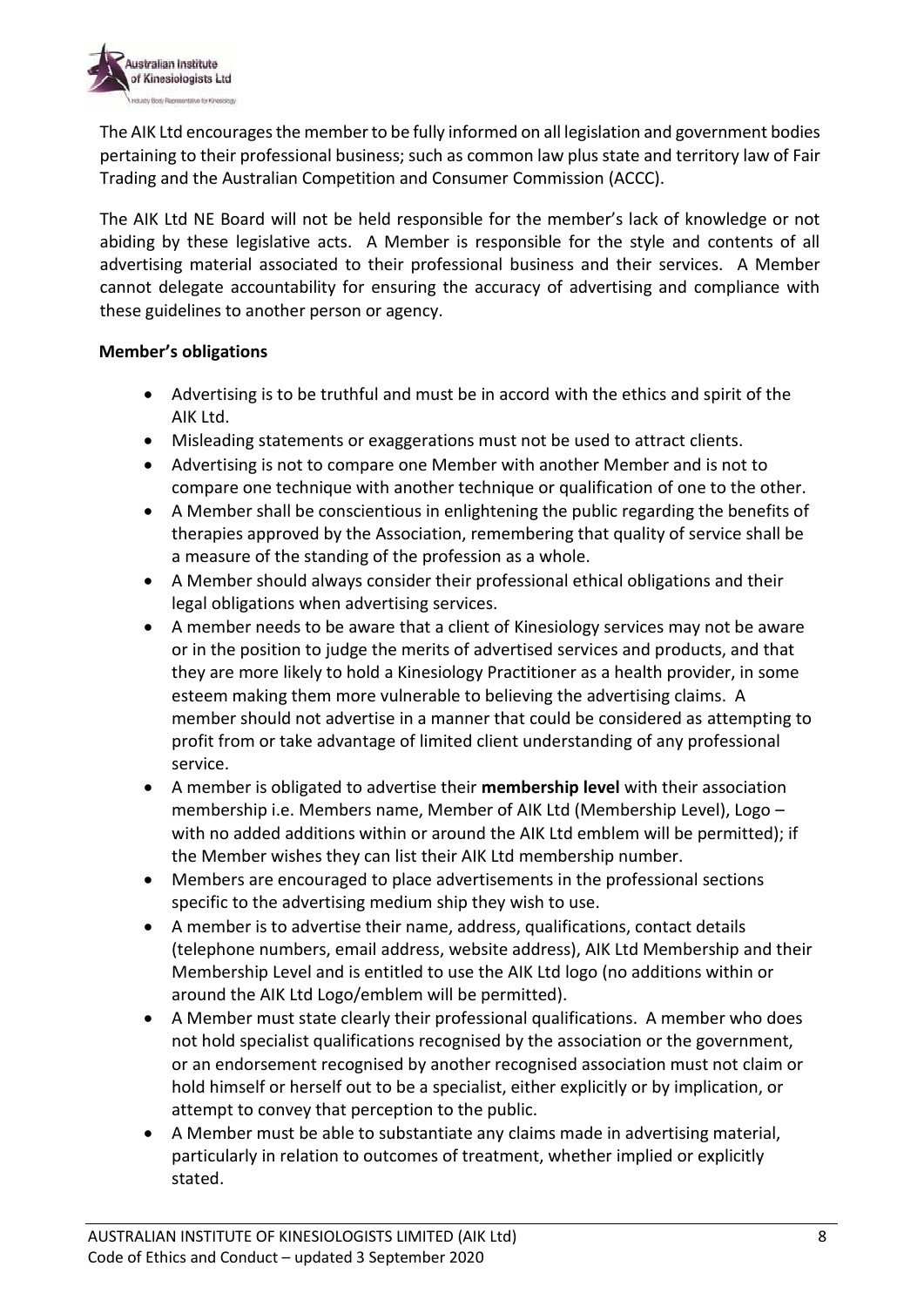

#### **Business Directories, Signs, Radio, Television, Cinema and Internet**

 All such advertising via these media is to be in accordance with the ethics and spirit of the Association. All advertising must conform to Local, State, and Federal Law.

What is acceptable advertising for an AIK Ltd Member: (This section is intended to provide examples of the type of advertising of service that an AIK Ltd Member considers to be acceptable. These examples are not intended to be exhaustive).

- A clear and factual statement of the services and/or products offered.
- Contact details of the practitioner business location including contact numbers, email address and website addresses if appropriate.
- Clear information on office hours and availability of after hour's appointments.
- Accurate photos or drawings of the practitioner and/or their workplace.
- Information on availability of disabilities access i.e. wheelchair access.
- Accurate information if another language apart from English is available to the client.
- Accurate information on fees and charges including Health Funds/Insurance Rebates.
- Accurate information of the member's qualifications and the training programs from which the member has received recognition and qualifications from.
- Accurate terminology and to be balanced and use terminology that is understood readily by the public/client to whom it is directed.

What is considered unacceptable advertising for an AIK Ltd Member: (This section is intended to provide examples of the type of advertising of service that an AIK Ltd Member considers to be not acceptable. These examples are not intended to be exhaustive).

- To create false or unsubstantiated claims or unrealistic expectations about the Members services advertised.
- To criticise the services or products offered by another practitioner or modality.
- Mislead either directly or by implication, comparison, contract or omission.
- Claim services provided by a Member to be better, as safe as or safer than others.
- Contain language that could cause undue fear or distress.
- Contain price information that is inaccurate or fails to specify any conditions or variables to an advertised price.
- To contain any claim, statement or implication that:
	- a) expressing or by omission that the service is infallible, unfailing, magical, miraculous, guaranteed, healing or a certain or a sure cure;
	- b) a Member has exclusive or unique skill or remedy or healing powers;
	- c) is vulgar, sensational, contrary to accepted standards of propriety or likely to bring Kinesiology profession into disrepute, or sexist in any manner or format; or
	- d) makes statements that they are a doctor unless they have a doctorate degree or PhD and who are registered medical practitioners.
	- e) confuse the client or public with their advertisement; or
	- f) avoid phrases such as 'lowest prices' or similar words or discounts such as % when advertising prices for services or products or not fully disclosing the total cost of the service.